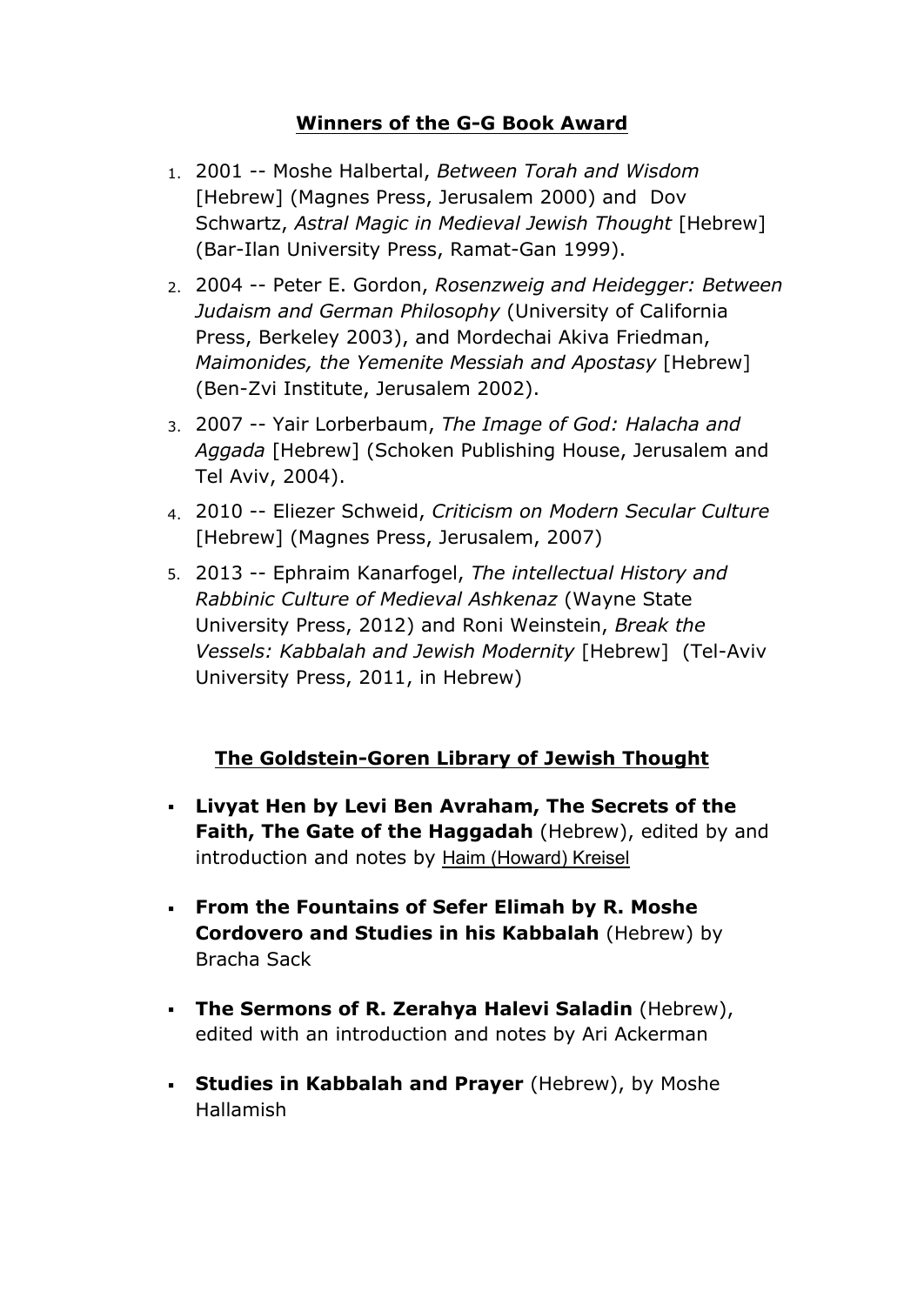- **Jewish Thought and Jewish Belief** (hebrew and English), edited by Daniel J. Lasker
- **Kabbalah and Comtemporary Spiritual Revival**, edited by Boaz Huss
- **A Beloved-Despised Tradition: Modern Jewish Identity and** Neo Hasidic Writing at the Beginning of the Twentieth Century (Hebrew), by Nicham Ross.
- **The Writings of R. Moshe Ibn Tibbon** (Hebrew), edited by Haim (Howard) Kreisel, Colette Sirat and Avraham Israel.
- **Studies in Repentance**: Law, Philosophy and Educational Thought in Maimonides Hilkhot Tshuvah (Hebrew) by Adiel Kadari.
- **Spiritual Authority**: Struggles over Cultural Power in Jewish Thought (Hebrew and English), edited by Haim (Howard) Kreisel, Boaz Huss and Uri Ehrlich.
- **Ma'yan Ein Ya'acov**, The Fourth Fountain of the Book 'Elimah, by R. Moshe Cordovero (Hebrew), edited with notes by Bracha Sack, introductions by Shifra Asulin, Melila Hellner-Eshed, Bracha Sack, Esther Liebes and Lea Morris.
- **By the Well (Al Pi Habeer)**, Studies in Jewish Philosophy and Halakhic Thought, Presented to Gerald J. Blidstein (Hebrew), edited by Uri Ehrlich, Haim (Howard) Kreisel and Daniel J. Lasker.
- **Livyat Hen** by Levi ben Avraham: The Quality of Prophecy and the Secrets of the Torah (Hebrew), by Haim (Howard) Kreisel.
- **Tradition, Heterodoxy and Religious Culture**: Judaism and Christianity in the Early Modern Period (English), edited by Chanita Goodblatt and Haim (Howard) Kreisel.
- **Study and Knowledge in Jewish Thought** (2 volumes, one in Hebrew and the other in English), edited by Haim (Howard) Kreisel.
- **Shefa Tal**: Studies in Jewish Thought and Culture in Honor of Bracha Sack (Hebrew), edited by Zeev Gries, Haim (Howard) Kreisel, Boaz Huss.